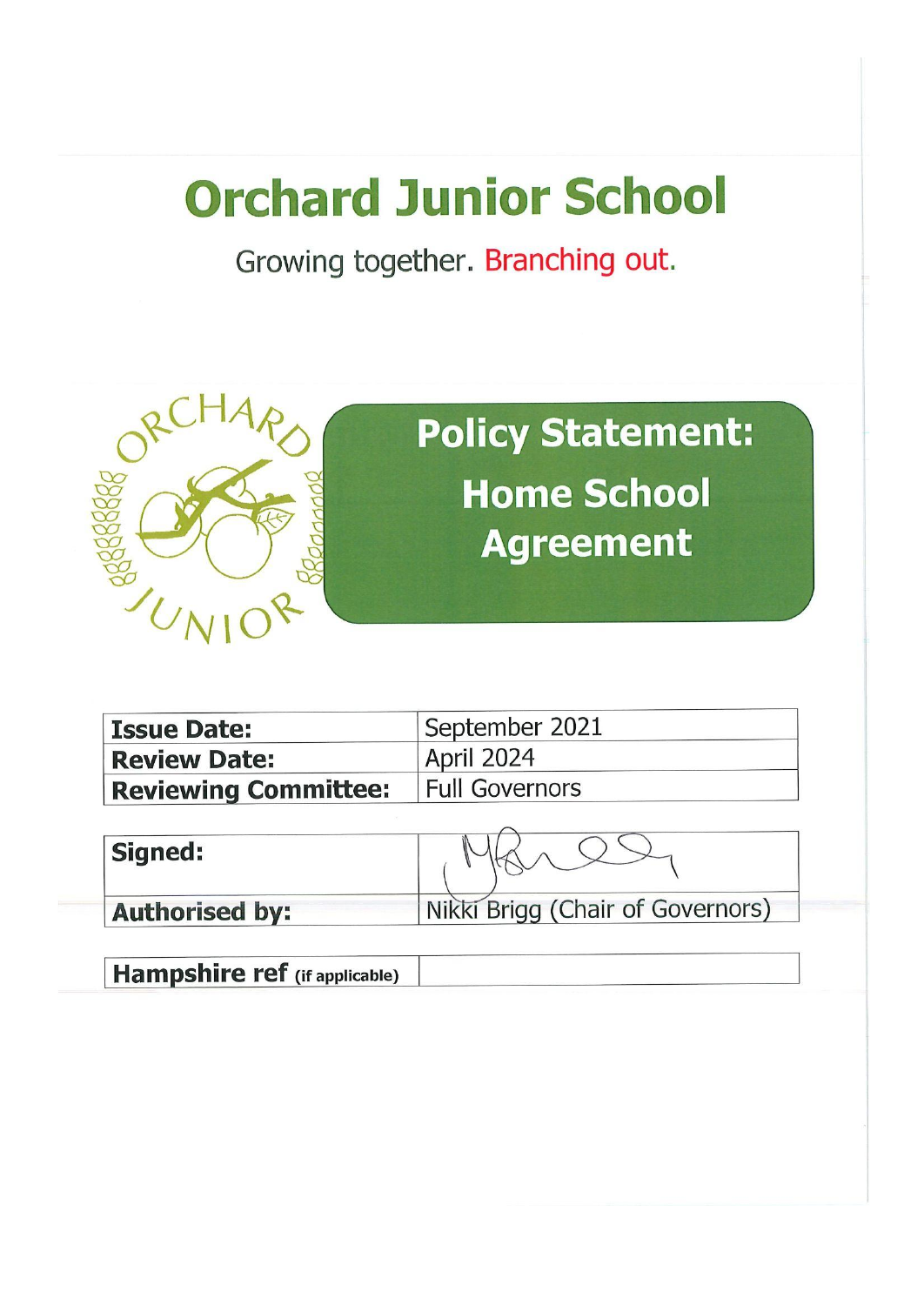# **Home School Agreement**

**Child's Name**:................................................................. **Class ………………………………………**

At Orchard junior School we believe that the education of each pupil is a partnership between the school, the parent(s) / carer(s) and the child.

## **Agreement for Parents / Carers**

To help my child at school I will do my best to:

- Encourage my child to do their best
- Make sure that my child arrives in school safely at the right time (8.35am 8.50am) and is collected on time at 3.20pm
- Mal‹e sure that my child attends school regularly and inform the school on the first day of absence with a reason.
- Support the school in maintaining good behaviour and discipline
- Support my child with homework/ home learning opportunities by listening to my child read, helping with spellings and times tables.

« Attend parent/teacher evenings (and any other appropriate meetings for my child) to discuss my child's progress.

- Ensure that my child wears the school uniform and follows the school dress code (including providing PE I‹it)
- Let the school know if there are any problems that may affect my child's ability to learn
- Support the school's approach to using modern technologies safely and appropriately both at school and at home
- » Attend class assemblies or other occasions when my child is taI‹ing a role, if possible
- Model best practice with the use of social media by raising any feedbaclJconcerns directly with the school.

### **Agreement for Orchard Junior School**

#### **The School will do our best to:**

- Encourage children to do their best at all times
- Expect the best from children in behaviour and work
- Inform parent and carers regularly how their children are progressing
- Inform children, parents and carers what the teachers aim to teach the children each term
- Take reasonable steps to ensure the safety, happiness and self-confidence of all children
- Be open and welcoming at all reasonable times, including opening our doors at specific assemblies
- Set, mark and monitor home tasks regularly in keeping with the school's policy
- Contact parents/carers as soon as possible if we are concerned about your chiId\*s work or behaviour
- Contact parents/carers if there is a persistent problem concerning your child's attendance/punctuality
- Offer a broad and balanced curriculum which meets the needs of children

#### **I shall try to do my best to:**

- Be caring, polite and helpful to other children and all adults, so that we can all do our best
- Work hard and listen carefully to instructions
- Come to school regularly and be on time
- Take good care of the school environment